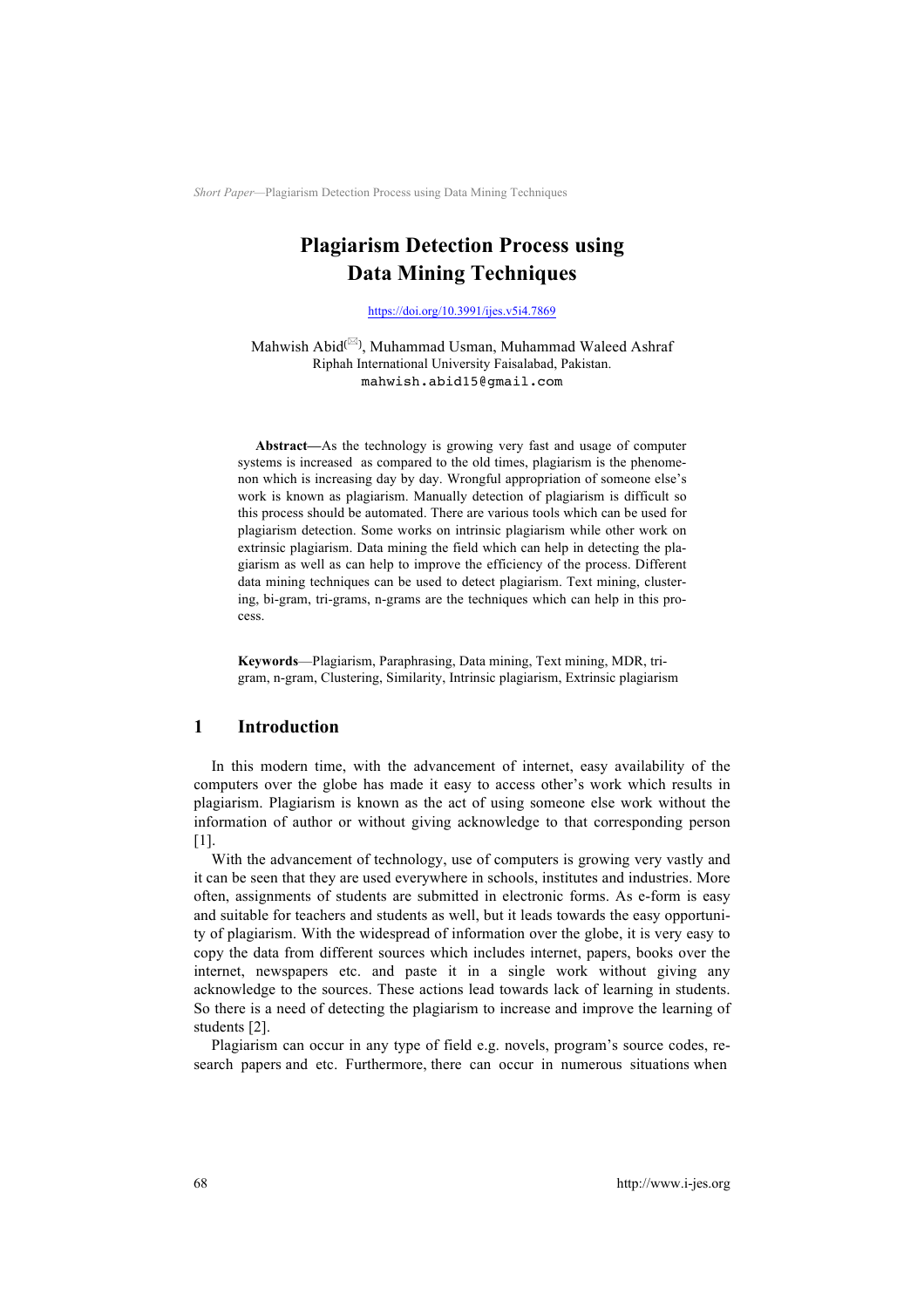

**Fig. 1.** According to iThenticate survey respondents (Staff, 2013)

students from different institutes copy the data from internet, different books, journals etc. without quoting any reference. Students, sometimes, do this intentionally but mostly they do it unintentionally due to lack of awareness about the usage of resources according to their own need. The issue is not only confined to the written text but programming codes are also include in it. Different small parts of codes are copied from the source and used according to the requirement without referencing the owners [2].

According to a survey which was performed upon plagiarism by university of California from Berkley, they showed that its percentage during the time period of 4 years i.e. 1993-1997 has been increased to 74.4%. And from other studies it was found that above 90.0% students from high schools are included in it [3].

Therefore, plagiarism can be classified into various forms. Some are easily detectable and some are complex. Some of the forms are:

- Coping & pasting: the type in which a single sentence, a whole paragraph or a complete page of written text is copied without any reference [4].
- Re-using existed work: using again the existing work or already written e-data [4].
- Manipulating the text: the type of plagiarism where text is modified and its appearance it changed [5].
- Translating the text: when data is translated from one language to another without giving any reference of the source [5].
- Plagiarizing the idea: one the major form in which someone else's idea is used without acknowledging the owner [6].
- Incorrect citation: citation of unread sources and without giving acknowledge to the other sources from where the data has been read [4].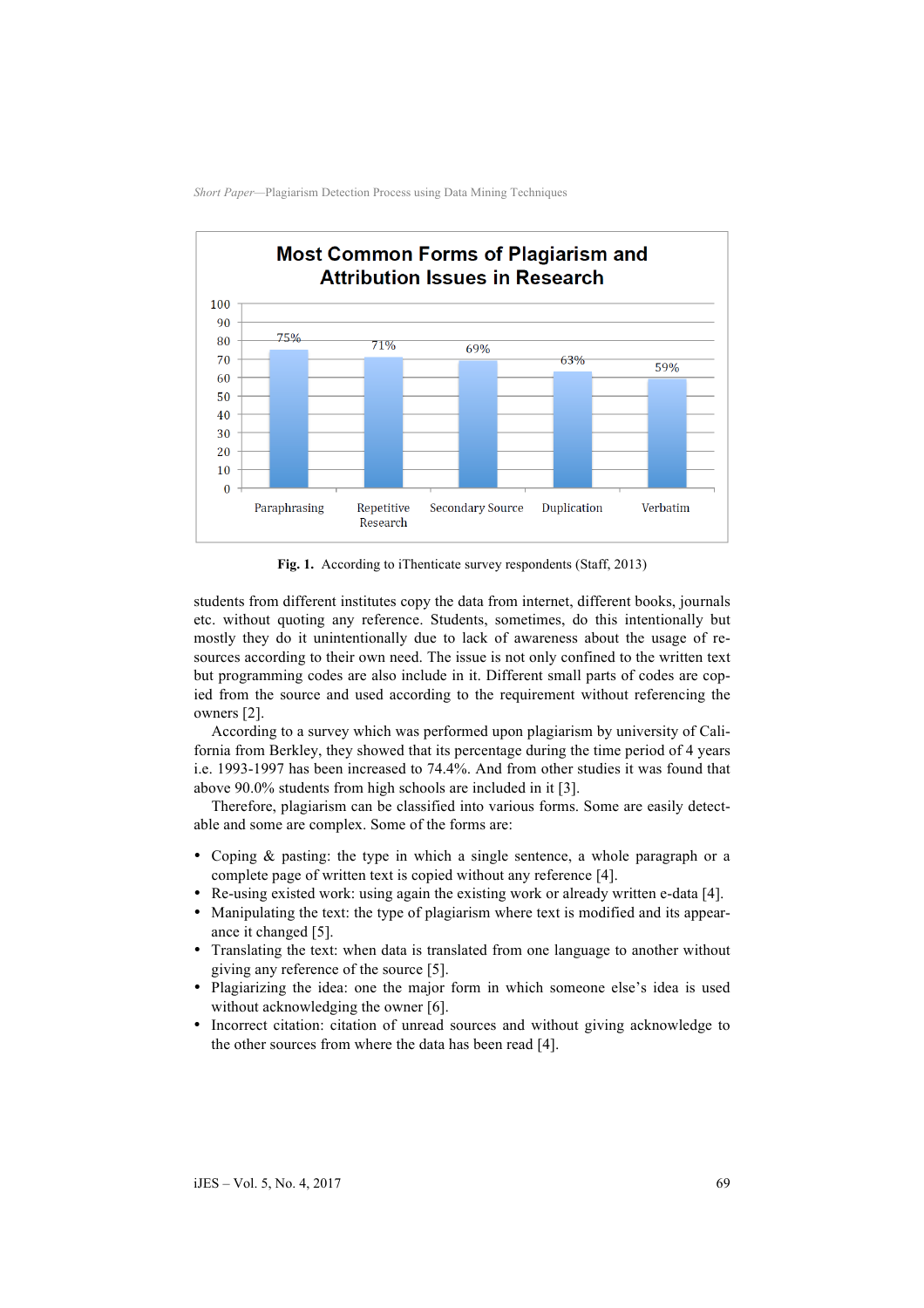• Self-plagiarism: the type in which author uses his own previously done work and presenting as new one with any reference of prior work [4].

The plagiarism is difficult to detect manually so it must be automated so that it can be done efficiently. For this purpose, there are different techniques and ways to implement this for example:

- Algorithms to compare documents.
- Crawler to search data from the websites
- Methods using the language-specific structures and much more.

Data mining is one of the field which can be used for this purpose through which relations in existed data can be mined (Hemalatha & Subha, 2014).

#### **2 Literature Review**

Plagiarism is defined as the wrongful appropriation or stealing of some other people ideas and make it as own. Stealing or copying of data now a day is becoming very common. Plagiarism detection of copied data originated in 1970's and common methods of Natural language processing (NLP) for detection of copied data introduced in three different techniques namely Grammar-based method, Semantic-based method and Grammar semantic hybrid method [9].

In grammar-based method grammatical structure of the document is maintained and it used a string matching technique for calculating similarity between documents. Semantic based method uses vector space model of the information retrieval technique, and statistical words frequency in document to obtain the vector of the documents, then uses dot product, cousins or other methods to calculate the vectors of two documents. This featured vector is the similarity of the document. This technique isn't effective as it doesn't give the source of the plagiarized data. Grammar semantic hybrid method [10] it improves the detection result of these two methods. It is important and effective to highlight or mark the plagiarized text in the documents in parallel to the similarity results.

In paper [11] author proposed the Longest Common Consecutive Word algorithm, it considers the whole paragraph as a single unit and tracks the words positions. Then by-word comparison is carried out and common words are obtained, this gives the plagiarized version and similarity between documents.

MDR (Match Detect Reveal) is the method in which the document whose plagiarism is going to be checked is first split into the fixed length strings by maintaining a suffix tree. String matching algorithm is used for comparison, and longest common strings can be found in suffix tree. By this, the similarity index and location in the documents can be obtained. This technique is not efficient because it uses the exact words that match and hence making the unclear plagiarized text version [12].

There are different tools which uses web based services and some are standalone applications. Turnitin, article checker and dupli-checker are most common examples of web based services, in these tools except turnitin, other provides the free and online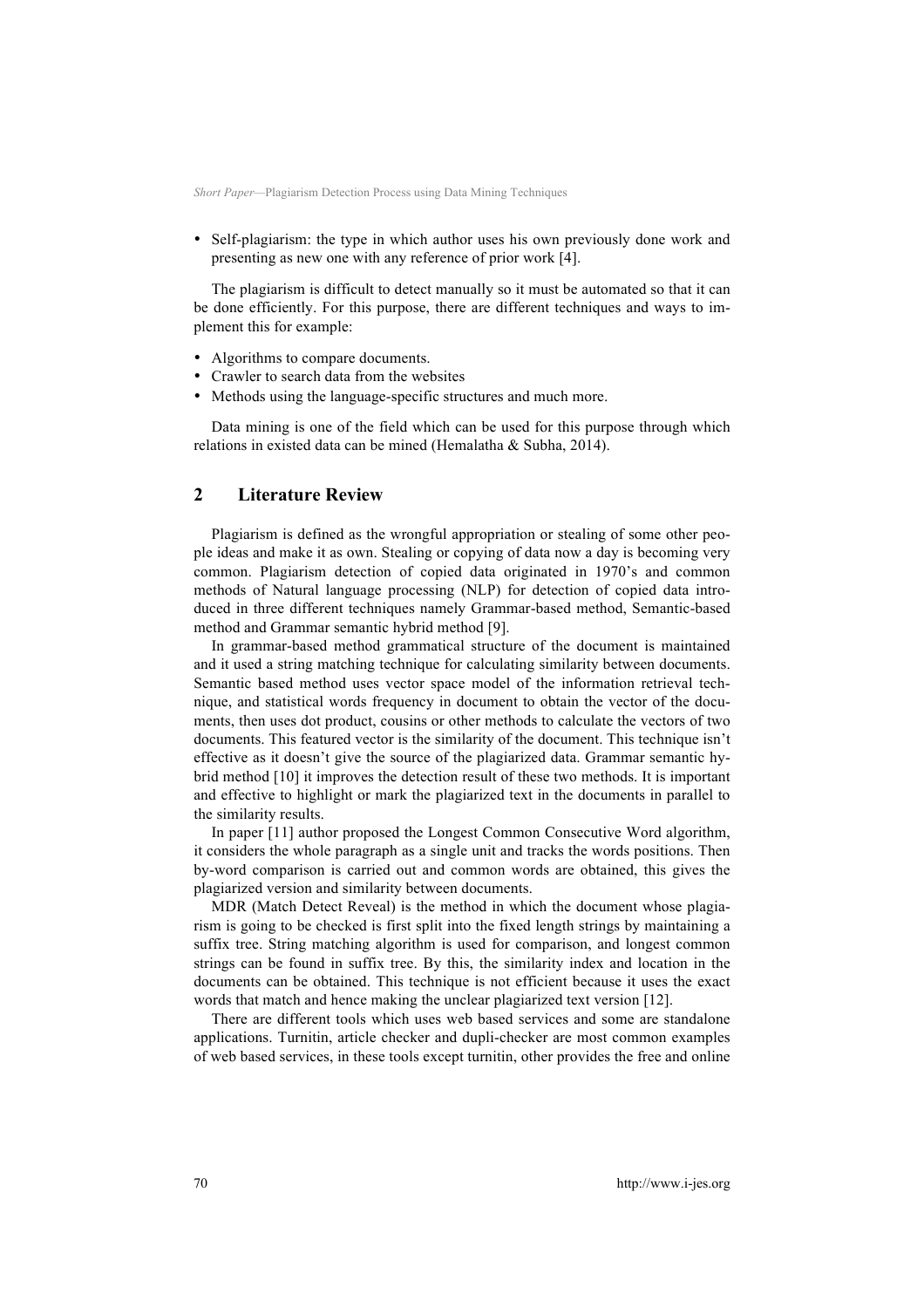text bases plagiarism in limited version whereas turnitin supports both intra and extra corpal detection and is not freely available service. Plagiarism Checker X, Copy-Catch, Plagiarism Detector, WORD-Check and CopyFind are standalone application softwares. There are many plagiarism detection approaches which can be used by the applications. Some uses N-gram for improving results in text base. In information retrieval system precision and recall make much senses in calculating accuracy. But as compared to N-gram, bi-gram and tri-gram show much better results than n-grams because, tri--gram shows better precision and bi-gram shows better recall. According to authors they assume that tri-gram sequence matching is effective approach [13].

### **3 Methodology**

- a) **Tri-gram and clustering method:** A plagiarism detection process is developed using tri-gram values with the help of comparing the sequences. In this method, the electronic assignments are pre-processed and passed through clustering algorithm. Then tri-gram analysis is performed and similarity results are calculated which are then displayed in the form of percentage [14]**.**
- b) **Collecting the data and converting files:** Assignments in electronic form are collected as different three data sets. As all the assignments are different in format so they are converted into a same format.
- c) **Pre-processing:** It is an important step to detect plagiarism. In this step data is processed in an appropriate form which can be inputted for detection process. The submitted documents are of different formats including lower and upper case letters. So to remove the sensitiveness, all documents are converted into one format i.e. lower case. Figures, numbers, picture are eliminated.
- d) **Constructing the tri-grams:** Three successive word sequences in a line are considered as tri-grams. They are created after processing the assignments. They are formed as shown in Figure 2.
- e) **Measuring the similarity:** The comparison is performed on tri-gram structures through the tri-gram comparing method and similarity is calculated. Calculated similarity is depicted in the form of percentage. Greater the percentage shows that similarity is high.
- f) **Clustering:** Efficiency of detection process can be increased through clustering technique. For this purpose, K-means algorithm can be applied. The algorithm "Kmeans" includes a number of advantages for clustering the documents (Sharma, Bajpai, & Mr., 2012).
- g) **Stemming:** This technique is used for converting the bag of words to their root words to check that how much this method affects the efficiency of plagiarism. (Jiffriya, Jahan, Ragel, & Deegalla, 2013)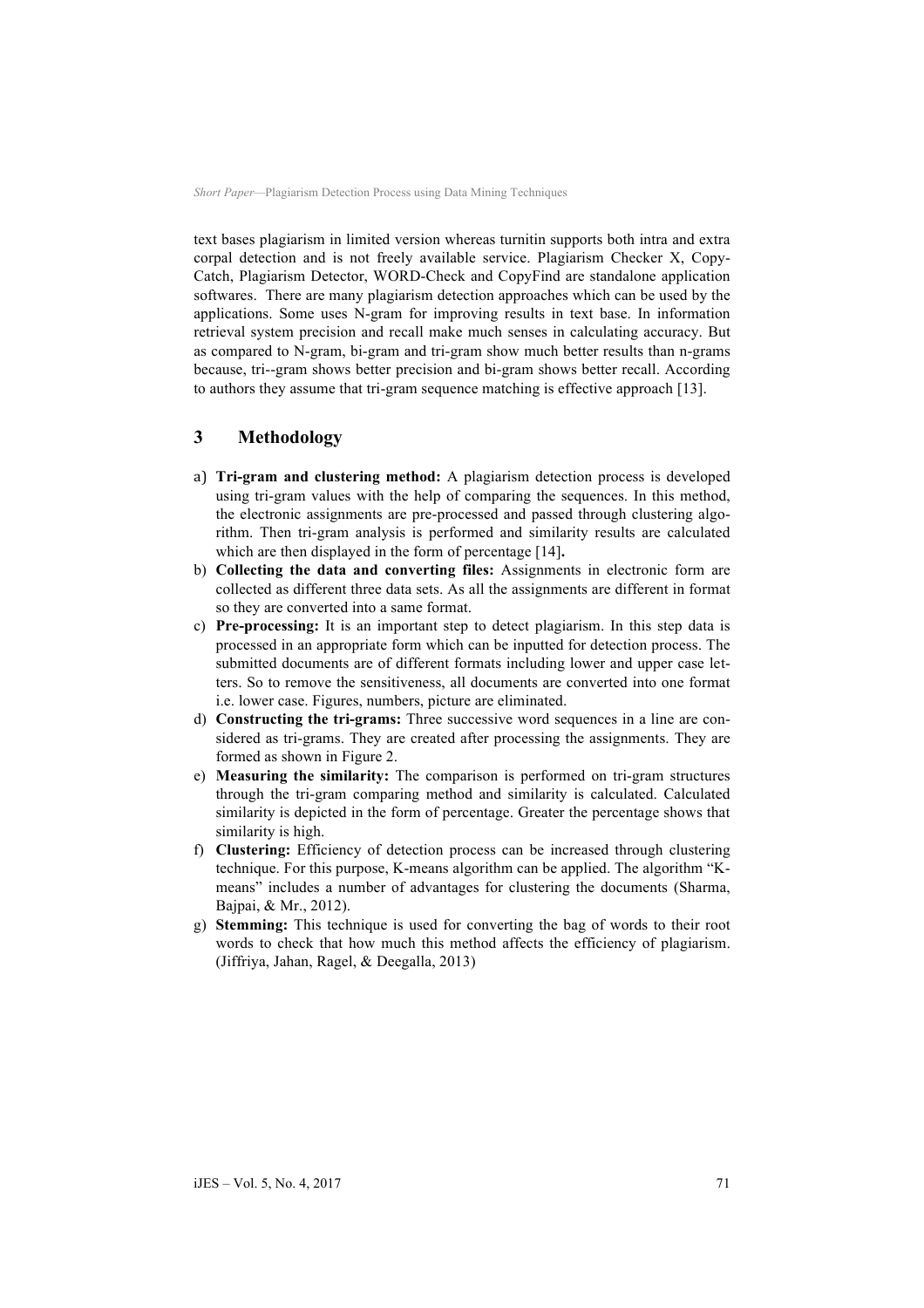

**Fig. 2.** tri-gram formation [15]

#### **4 Proposed methodology**

While using the data mining techniques, plagiarism can be detected easily and efficiently. As various data mining tasks are tradition following, data analyzing technique according to hypothesis, it is a platform to implement adaptable data driven technique that supports the algorithms for detecting the patterns. Basically there are two kinds of data mining techniques which are different as in creating the models or detecting patterns [8].

For this purpose a methodology is proposed in the following:

- a) **Collection of assignments:** All the assignments or documents will be collected in electronic format. So that plagiarism can be detected efficiently.
- b) **Pre-processing:** Pre-processing is a major step in the process in which all the assignments are converted into a appropriate format. All the assignments collected must be in the same format. Numbers, figure values, pictures and all those things which are not from a-z group should be excluded from the documents.
- c) **Classification:** Text classification should be performed to extract and separate the parts of a sentence into alternative words. With the help of this key words from a sentence can be found.
- d) **Text analysis:** Further, the data will be passed through the text analyzing step. This process can be repeated, sometimes, according to the need. Moreover differ-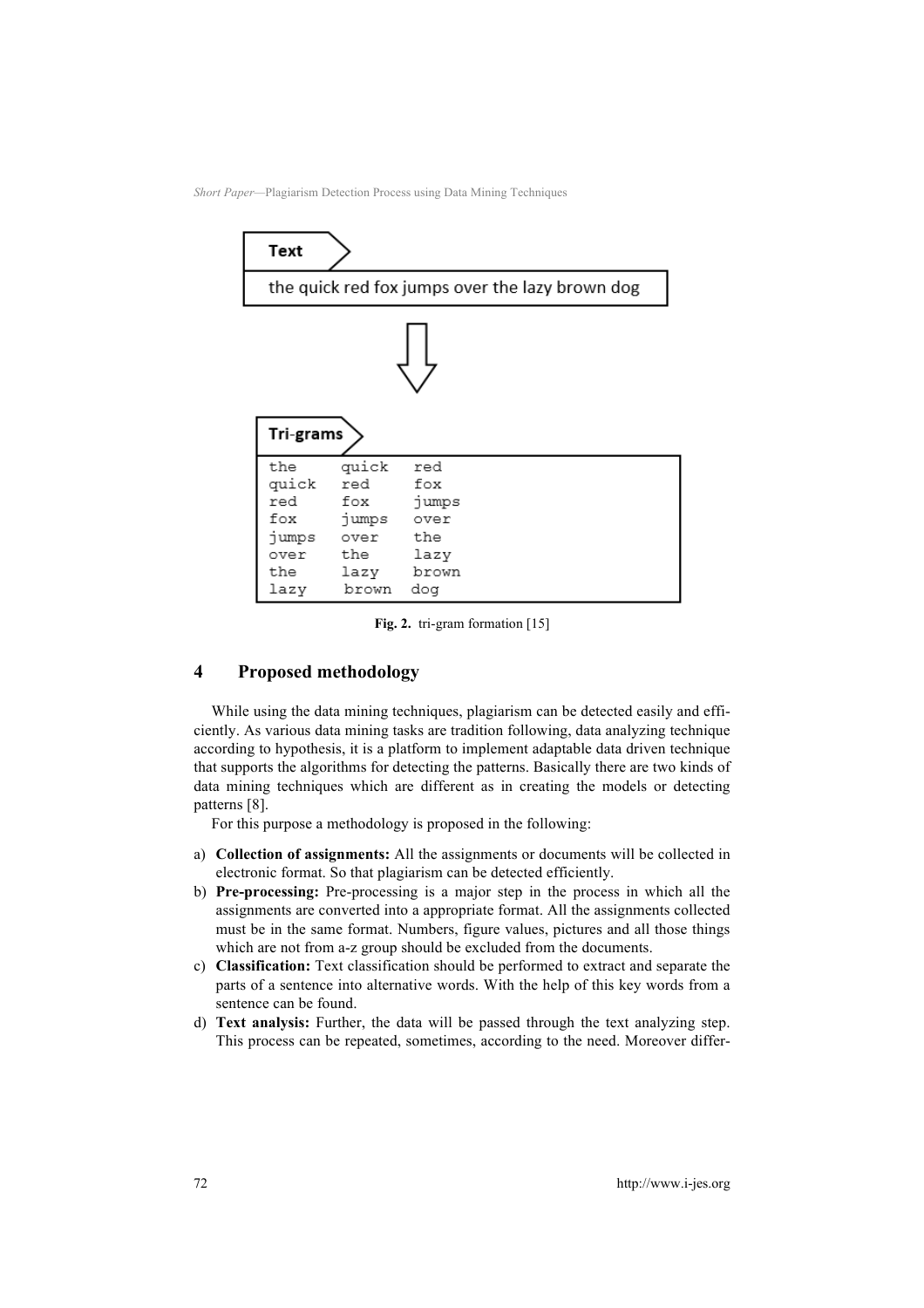ent text analyzing techniques can be used according to the nature of text and aims of the institutes.

- e) **Processing and analyzing the tri-grams:** Sequences of three successive words will be considered as tri-grams in every line. They are created through the cluster of the tri-grams from collection of assignments.
- f) **Similarity measures:** Further in the process, comparison is performed upon the sequence of tri-grams created from the processed documents, with the help of sequences comparing methods.
- g) **Clustering the plagiarized data:** Clusters are created from the similar tri-grams to calculate the similarity score. Clusters will help in the calculations and will accelerate the process.
- h) **Similarity score:** Similarity score will be calculated through the clustering of the similar tri-grams. Similarity will be calculated in the form of percentage. High value of percentage depicts the high similarity score.



**Fig. 3.** Proposed Methodology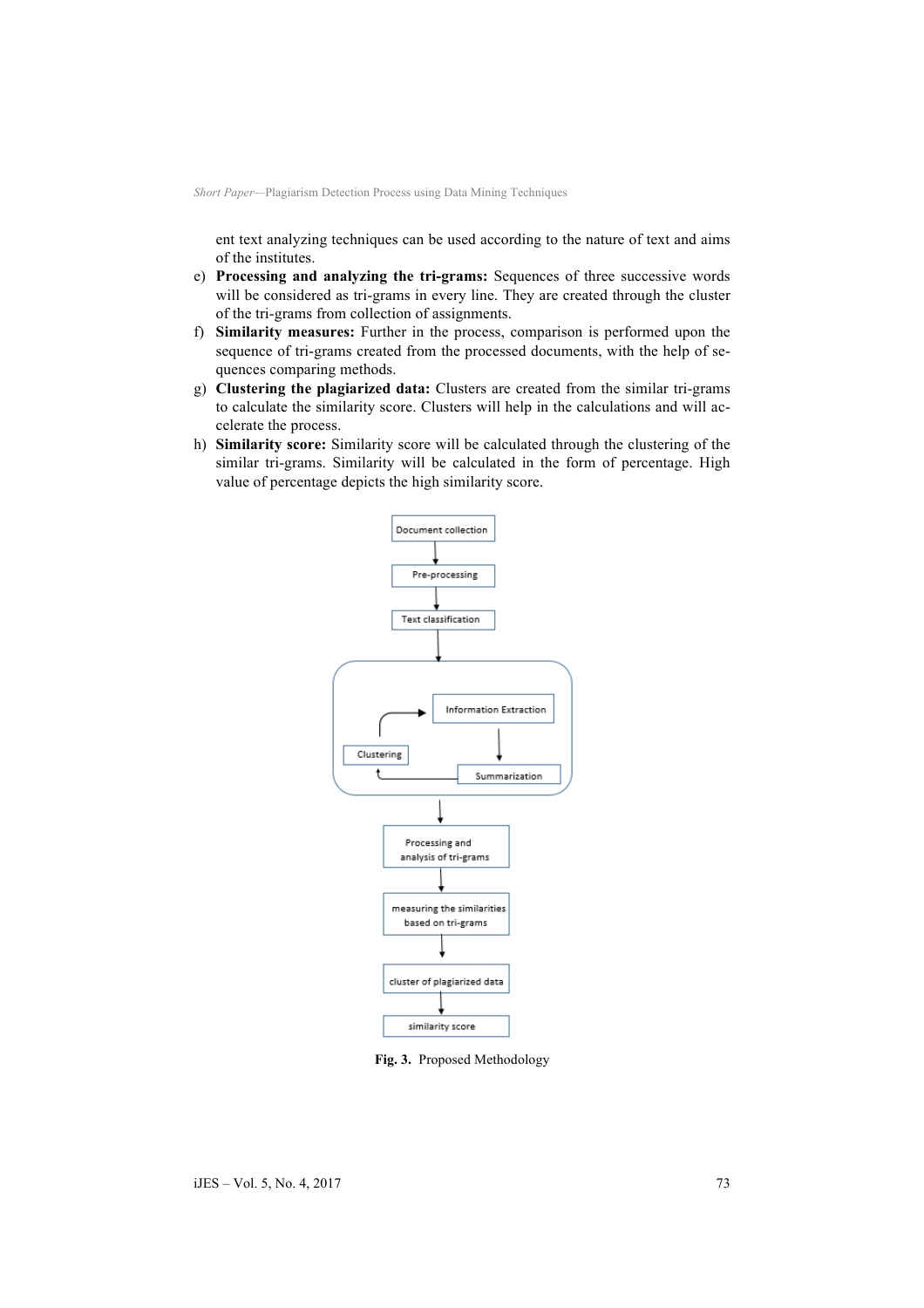#### **5 Conclusion**

Plagiarism detection process should be automated so that it could be efficient. To enhance the plagiarism detection process, data mining techniques can be used. Here, in this paper, a methodology using data mining techniques is proposed through which, it is thought that the process' efficiency can be improved. Pre-processing and clustering techniques can be used to decrease the overhead of the process. Moreover, similarity score can be calculated through the clusters of plagiarized data so that efficiency can be improved.

#### **6 References**

- [1] Alzahrani, S. M., Salim, N., Abraham, A., & Senior Member, I. (2012). Understanding Plagiarism Linguistic Patterns, Textual Features, and Detection Methods. *IEEE TRANSACTIONS ON SYSTEMS, MAN, AND CYBERNETICS—PART C: APPLICATIONS AND REVIEWS, , 42* (2). https://doi.org/10.1109/TSMCC.2011.2134847
- [2] Barron-Cedeno, A., & Rosso, P. (2009). On Automatic Plagiarism Detection Based on n-Grams Comparison. *Springer-Verlag Berlin Heidelberg* , 696-700. https://doi.org/10.1007/ 978-3-642-00958-7\_69
- [3] Butakov, S., & Scherbinin, V. (2009). The Toolbox for Local and Global Plagiarism Detection. *Computers & Education , 52* (4). https://doi.org/10.1016/j.compedu.200 8.12.001
- [4] Clough, P. (2000). Plagiarism in natural and programming languages: an overview of. Department of Computer Science, University of Sheffield.
- [5] *Common Forms of Plagiarism*. (2015, may 21). (UNSW sydney) Retrieved september 19, 2017, from https://student.unsw.edu.au/common-forms-plagiarism
- [6] El-Matarawy, A., El-Ramly, M., & Bahgat, R. (2013). Plagiarism Detection using Sequential Pattern Mining. *International Journal of Applied Information Systems (IJAIS) , 5*.
- [7] Hemalatha, & Subha, M. M. (2014). A STUDY ON PLAGIARISM CHECKING WITH APPROPRIATE ALGORITHM IN DATAMINING. *INTERNATIONAL JOURNAL OF RESEARCH IN COMPUTER APPLICATIONS AND ROBOTICS , 2* (11), 50-58.
- [8] Jiffriya, M., Jahan, M. A., Ragel, R. G., & Deegalla, S. (2013). AntiPlag: Plagiarism Detection on Electronic Submissions of Text Based Assignments. *2013 IEEE 8th International Conference on Industrial and Information Systems,* https://doi.org/10.1109/ ICIInfS.2013.6732013
- [9] Jun-Peng, B., & Shen Jun-Yi, L. X.-D.-B. (2003). A Survey on Natural Language Text Copy Detection. *Journal of Software , 14* (10), 1753-1760.
- [10] Roig, M. (2011). Avoiding plagiarism, self-plagiarism, and other questionable writing practices: A guide to ethical writing.
- [11] Sediyono, A., & Mahamud, K. (2008). Algorithm of the Longest Commonly Consecutive Word for Plagiarism Detection in Text Based Document. *Digital Information Management* , 253-259.
- [12] Sharma, N., Bajpai, A., & M. R. (2012). Comparison the various clustering algorithms of weka tools. *International Journal of Emerging Technology and Advanced Engineering , 2* (5), 73-80.